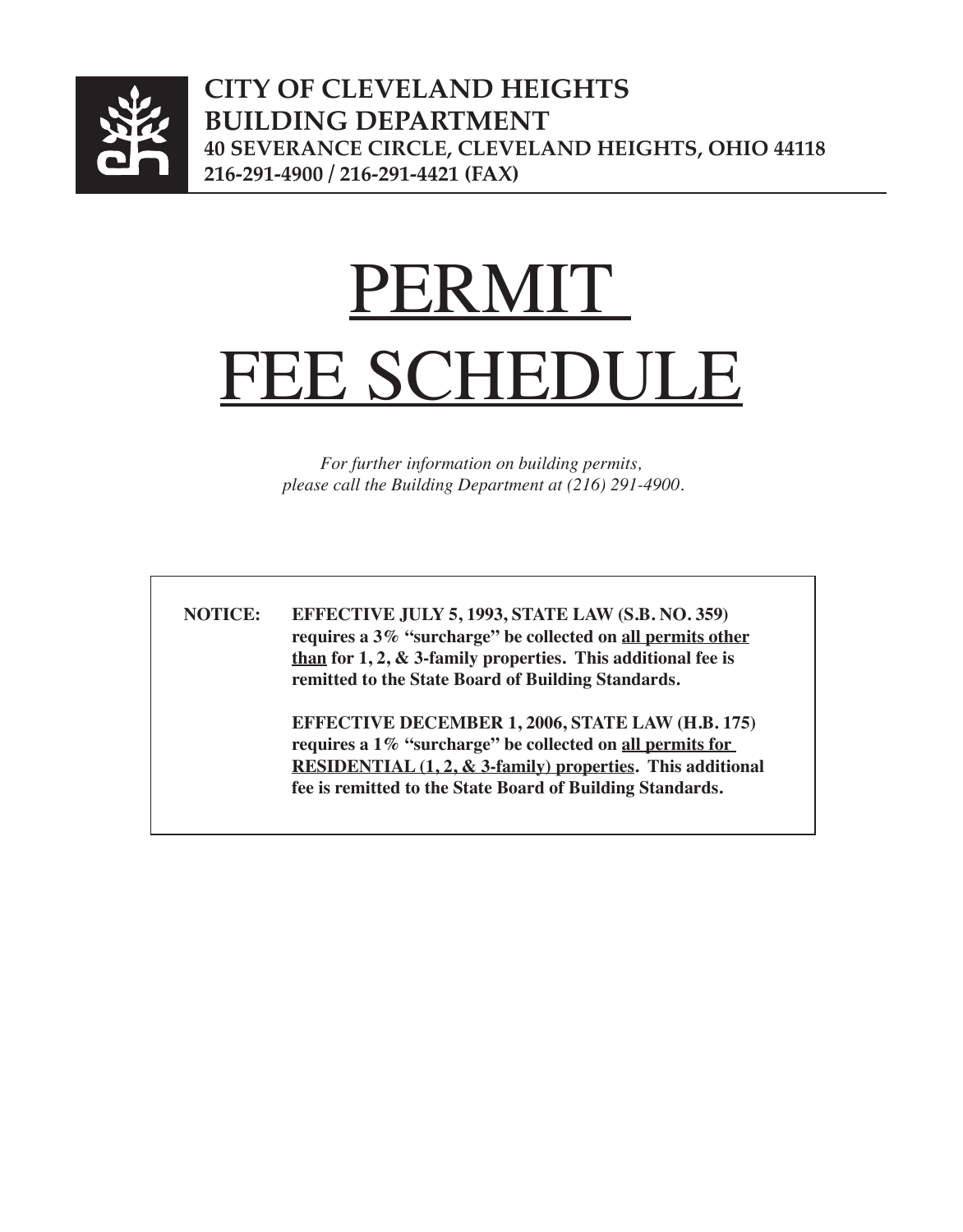#### 1311.05 **ARCHITECTURAL BOARD OF REVIEW FEES**

#### (**a) The following fees shall be paid for examination of plans by the Architectural Board of Review:**

| ONE-, TWO- AND THREE-FAMILY DWELLINGS: |         |  |
|----------------------------------------|---------|--|
| <b>NEW CONSTRUCTION</b>                | \$50.00 |  |
| <b>ADDITIONS OR ALTERATIONS</b>        | \$35.00 |  |

## **ALL OTHER BUILDINGS OR STRUCTURES (NEW CONSTRUCTION AND ADDITIONS) SQUARE FEET OF AGGREGATE FLOOR AREA**

| <b>Under 2500</b>  | \$50.00 |
|--------------------|---------|
| 2500 up to 7500    | 60.00   |
| 7501 up to 15,000  | 80.00   |
| 15,001 or over     | 120.00  |
| <b>Alterations</b> | 50.00   |
| <b>Signs</b>       | 50.00   |

(b) Fees for the Architectural Board of Review are for two appearances. There shall be a twenty-five dollar **(\$25.00)** fee for the third and each subsequent appearance.

(c) Applicants requesting a special meeting for project review shall be assessed a fee of two-hundred dollars **(\$200.00)**.

## 1311.051 **PLANS EXAMINATION FEES**

(a) The following fees shall be paid for **plans examination** for projects subject to review under the Ohio Basic Building Code:

## **INITIAL SUBMISSION:**

 **Eighty dollars (\$80.00) per hour of Architect's review time, with a minimum charge of 3 hrs. (\$240.00).** *Add 3% State Surcharge***.**

# **RESUBMISSIONS:**

 **Flat fee of sixty dollars (\$60.00) for each resubmission.** *Add 3% State Surcharge***.**

(b) The following minimum deposits shall be required for plans examination for projects subject to review under the Ohio Basic Building Code:

| <b>Square Feet of Aggregate</b> |                                 |
|---------------------------------|---------------------------------|
| <b>Floor Area</b>               | <b>Minimum Deposit</b>          |
| <b>Under 10,000</b>             | $$180.00 + 3\%$ State Surcharge |
| <b>10,000 or over</b>           | $$360.00 + 3\%$ State Surcharge |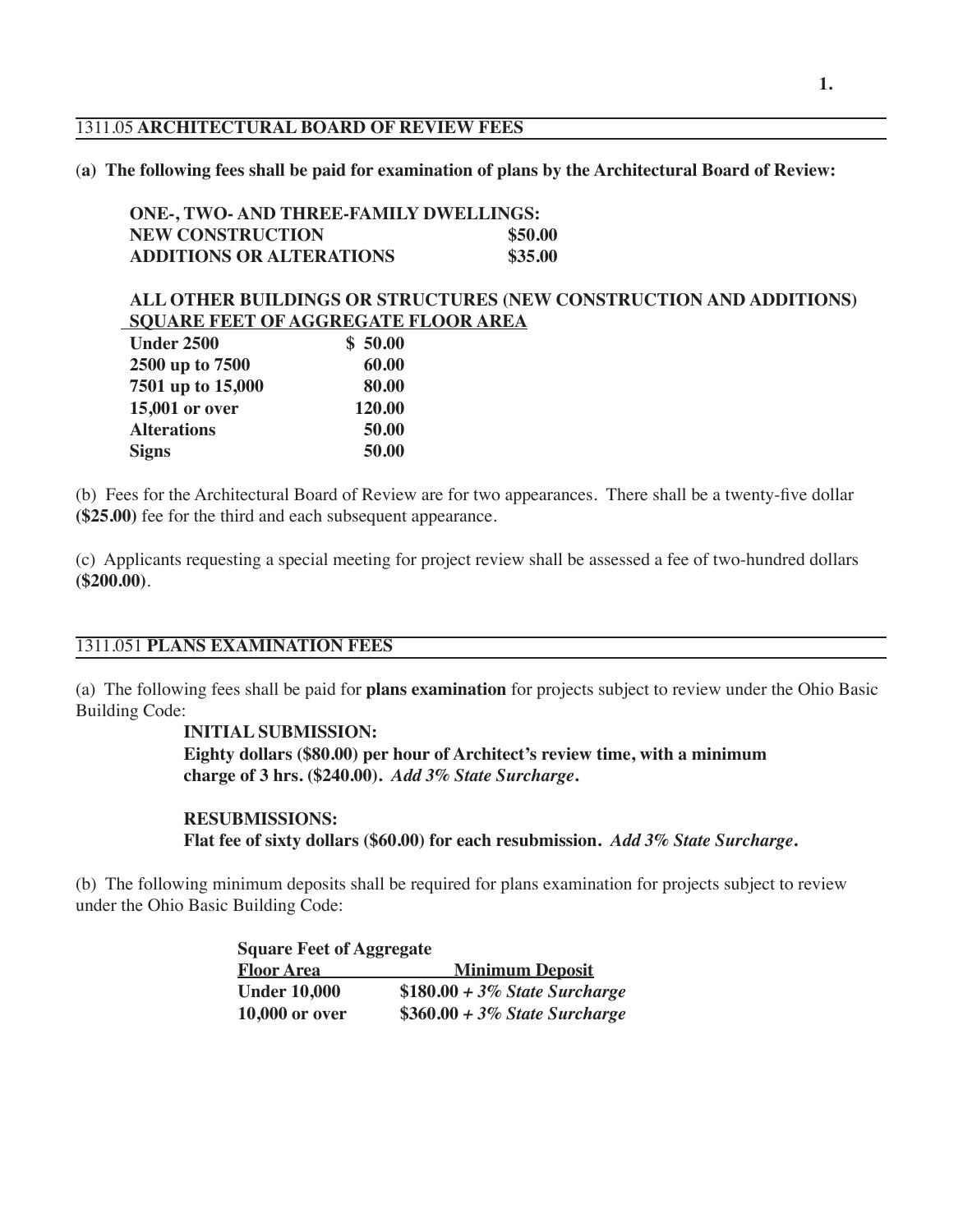Unbilled balance of deposit, if any, will be refunded to applicant upon completion of the project. Charges in excess of deposit will be billed to applicant. The City reserves the right to request additional deposit amounts when the project is expected to exceed the minimum deposit.

(c) When a submission requires preparation of an **adjudication order** by the Chief Building Official, the applicant shall be assessed an additional fee of forty dollars (\$40.00).

(d) **Preliminary review:** Applicants requesting a preliminary review of plans by the City's Plans Examiner shall be assessed a fee of sixty dollars (\$60.00) per submission.

# 1311.052 **BUILDING PERMITS REQUIRED**

(a) No person shall excavate, grade, or pave on any property, or construct, alter, repair, move or demolish any building or appurtenant structure on any property without first obtaining a building permit from the Building Commissioner and paying the required fee. A separate permit shall be obtained for paving, electrical work, plumbing work, heating, air conditioning, appliance and all equipment installations.

(b) In addition to any and all charges set forth in this chapter, permit fees shall be subject to the following surcharges in cases where a person commences and/or completes work without first obtaining a permit:

| PERMIT OBTAINED WITHIN 48 HOURS OF NOTICE |          |
|-------------------------------------------|----------|
| ISSUED BY THE BUILDING DEPARTMENT         | \$50.00  |
| PERMIT OBTAINED WITHIN 5 DAYS OF NOTICE   | \$75.00  |
| PERMIT OBTAINED ANY TIME THEREAFTER       | \$100.00 |

The imposition of a permit fee surcharge shall not preclude the Director of Law, Building Commissioner, or other appropriate City official from instituting an action or proceeding in a court of competent jurisdiction for penalties as set forth in section 1311.99 of this chapter, or for remedial action pursuant to section 1311.12.

## 1311.053 **REINSPECTION FEE**

For work subject to **reinspection**, there shall be imposed a fee of **fifty dollars (\$50.00)** for defective work, or for failure to have work ready for inspection at the time requested for reinspection.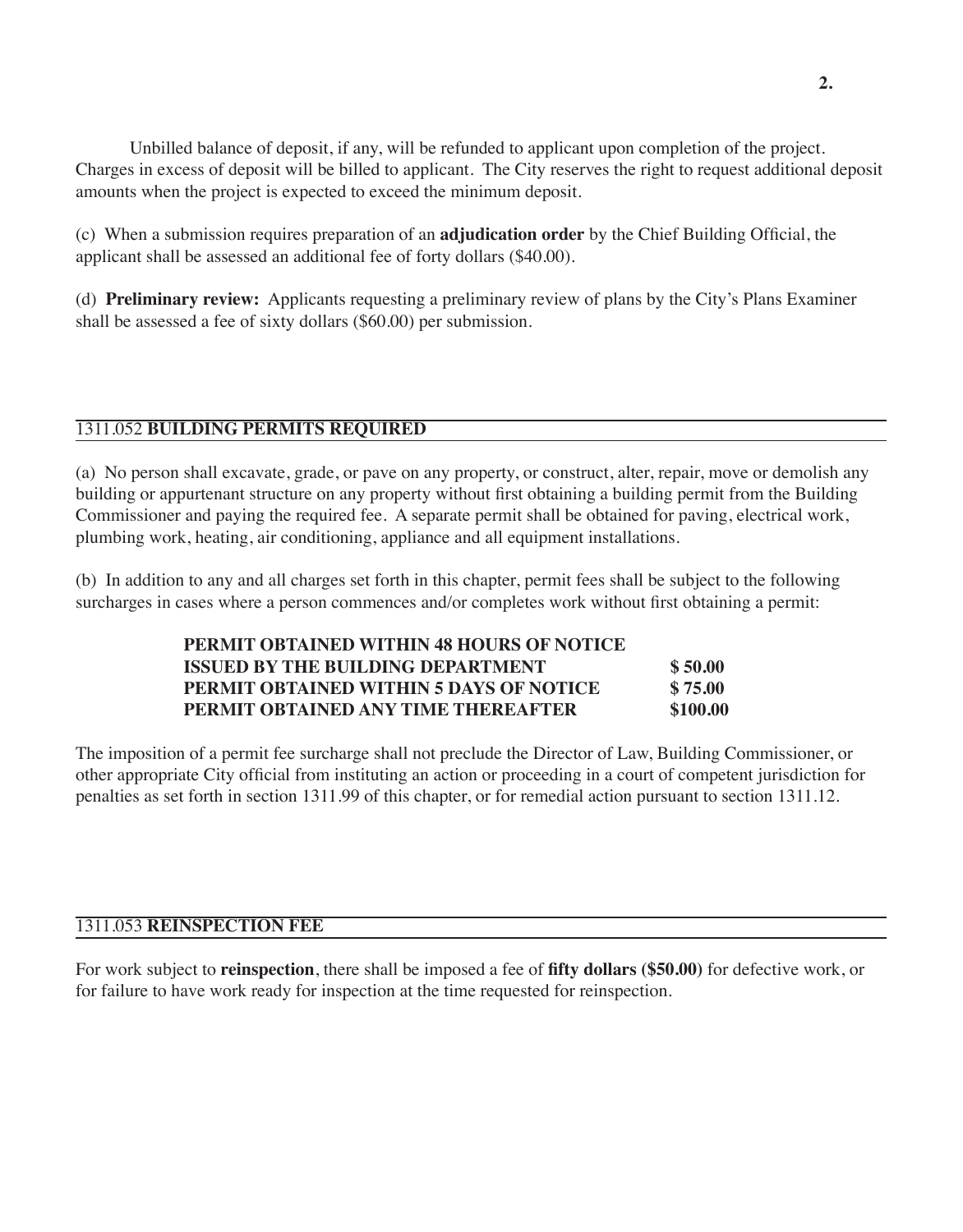#### 1311.06 **PERMIT FEES GENERALLY**

The general schedule of permit fees for each of the following categories of construction shall be as follows:

## **I. NEW CONSTRUCTION OF COMMERCIAL BUILDINGS as Defined in Chapter 101.1 and 101.2 of the Ohio Building Code (INCLUDING 3 OR MORE TOWNHOMES) AND ADDITIONS TO SUCH COMMERCIAL BUILDINGS:**

| <b>TYPE OF WORK</b> |                           | <b>BASIC FEE</b> | <b>PER 100 SOUARE FEET</b>                        |
|---------------------|---------------------------|------------------|---------------------------------------------------|
| 1.                  | <b>BUILDING STRUCTURE</b> |                  | 2% of the Cost of Construction of Structure Only* |
| 2.                  | <b>ELECTRICAL</b>         | \$100.00         | \$5.00                                            |
| 3.                  | <b>PLUMBING</b>           | \$100.00         | \$5.00                                            |
| $\boldsymbol{4}$ .  | <b>HEATING</b>            | \$100.00         | \$5.00                                            |
| 5.                  | <b>VENTILATING</b>        | \$100.00         | \$5.00                                            |

\*It shall be the obligation of the owner or his agent to furnish estimates as will enable the Building Offi**cial to determine the current cost value. Where such estimates are incomplete or inconclusive, the Build**ing Official may require the owner or his agent to furnish an estimate by a professional individual or **organization satisfactory to the Building Official.**

#### **(b) NEW CONSTRUCTION OF RESIDENTIAL 1, 2, AND 3 FAMILY STRUCTURES AND ADDITIONS TO SUCH STRUCTURES.**

|                                         | <b>BASIC FEE</b> | <b>PER 100 SOUARE FEET</b> |
|-----------------------------------------|------------------|----------------------------|
| <b>1. ALL BUILDINGS OR STRUCTURES</b>   | \$100.00         | \$5.00                     |
| other than Residential Detached Garages |                  |                            |
| 2. RESIDENTIAL DETACHED GARAGES         |                  |                            |
| Up to 500 Sq. Feet                      | \$50.00          |                            |
| 501 Sq. Feet or More                    | \$100.00         |                            |
| <b>3. ELECTRICAL</b>                    | \$50.00          | \$5.00                     |
| <b>4. PLUMBING</b>                      | \$50.00          | \$5.00                     |
| <b>5. HEATING</b>                       | \$50.00          | \$5.00                     |
| <b>6. VENTILATING</b>                   | \$50.00          | \$5.00                     |
|                                         |                  |                            |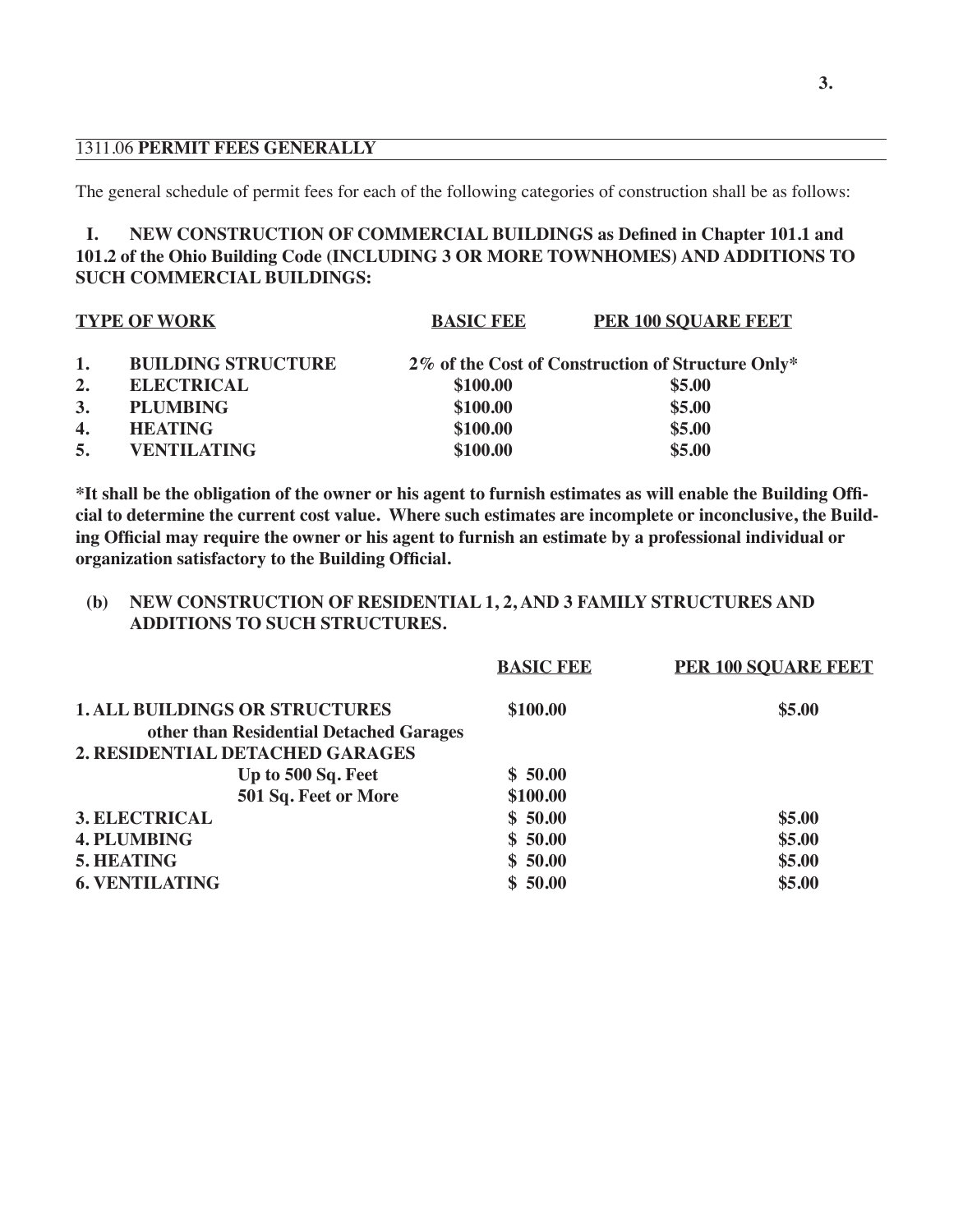# **(c) REPAIRS/ALTERATIONS TO EXISTING COMMERCIALAND RESIDENTIAL BUILDINGS:**

|     |                                                                                   | <b>BASIC FEE</b> | PER \$1,000 OF VALUE |
|-----|-----------------------------------------------------------------------------------|------------------|----------------------|
| 1.  | <b>INTERIOR ALTERATION</b>                                                        | \$100.00         | \$5.00               |
| 2.  | <b>DEMOLITION:</b>                                                                |                  |                      |
|     | Garage (1,2,3, family)                                                            | \$50.00          | \$5.00               |
|     | <b>Accessory structures under</b>                                                 |                  |                      |
|     | 500 Square feet                                                                   | \$50.00          | \$5.00               |
|     | All other buildings                                                               | \$100.00         | \$5.00               |
| 3.  | <b>LIFTING DEVICES: ELEVATORS &amp; ESCALATORS</b>                                |                  |                      |
|     | <b>New</b>                                                                        | \$100.00         | \$5.00               |
|     | <b>Alterations</b>                                                                | \$75.00          | \$5.00               |
|     | POWER DUMBWAITER, CONVEYOR OR OTHER DEVICES                                       |                  |                      |
|     | <b>New</b>                                                                        | \$100.00         | \$5.00               |
|     | <b>Alterations</b>                                                                | \$50.00          | \$5.00               |
|     | <b>OTHER ALTERATIONS</b><br>4.                                                    |                  |                      |
|     | <b>Aluminum or other siding</b>                                                   | \$50.00          | \$5.00               |
|     | <b>Windows</b>                                                                    | \$50.00          | \$5.00               |
|     | <b>Roof</b>                                                                       | \$50.00          | \$5.00               |
|     | Radio, TV towers, satellite                                                       |                  |                      |
|     | dish receiving antennas                                                           | \$50.00          | \$5.00               |
| 5.  | SWIMMING POOLS (More than 100 sq. ft. of water surface and more than 2 ft. deep.) |                  |                      |
|     | <b>Permanent (underground)</b>                                                    | \$100.00         | \$5.00               |
|     | Above ground                                                                      | \$50.00          | \$5.00               |
| 6.  | COMMERCIAL REFRIGERATION OR AIR CONDITIONING UNITS (BY WEIGHT)                    |                  |                      |
|     | 4 lbs. to 5 tons                                                                  | \$50.00          | \$5.00               |
|     | More than 5 tons                                                                  | \$75.00          | \$5.00               |
| 7.  | CENTRAL UNIT RESIDENTIAL AIR CONDITIONING                                         |                  |                      |
|     | (including electrical or                                                          |                  |                      |
|     | gas piping permit fee)                                                            | \$50.00          | \$5.00               |
|     | LIQUID STORAGE TANKS (GALLON CAPACITY)                                            |                  |                      |
|     | Up to 600                                                                         | \$50.00          | \$5.00               |
|     | 601 up to 3000                                                                    | \$75.00          | \$5.00               |
|     | 3001 up to 12,000                                                                 | \$100.00         | \$5.00               |
|     | 12,001 or over                                                                    | \$125.00         | \$5.00               |
| 8.  | <b>FUEL PUMPS: PER NOZZLE</b>                                                     | \$50.00          | \$5.00               |
| 9.  | <b>ALARM/DETECTION SYSTEMS</b>                                                    | \$50.00          | \$5.00               |
| 10. | <b>SPRINKLERS</b>                                                                 | \$50.00          | \$5.00               |
| 11. | <b>REPAIRS NOT OTHERWISE SPECIFIED</b>                                            |                  |                      |
|     | IN THIS CHAPTER WHICH REQUIRE                                                     |                  |                      |
|     | <b>A BUILDING PERMIT</b>                                                          | \$50.00          | \$5.00               |
|     |                                                                                   |                  |                      |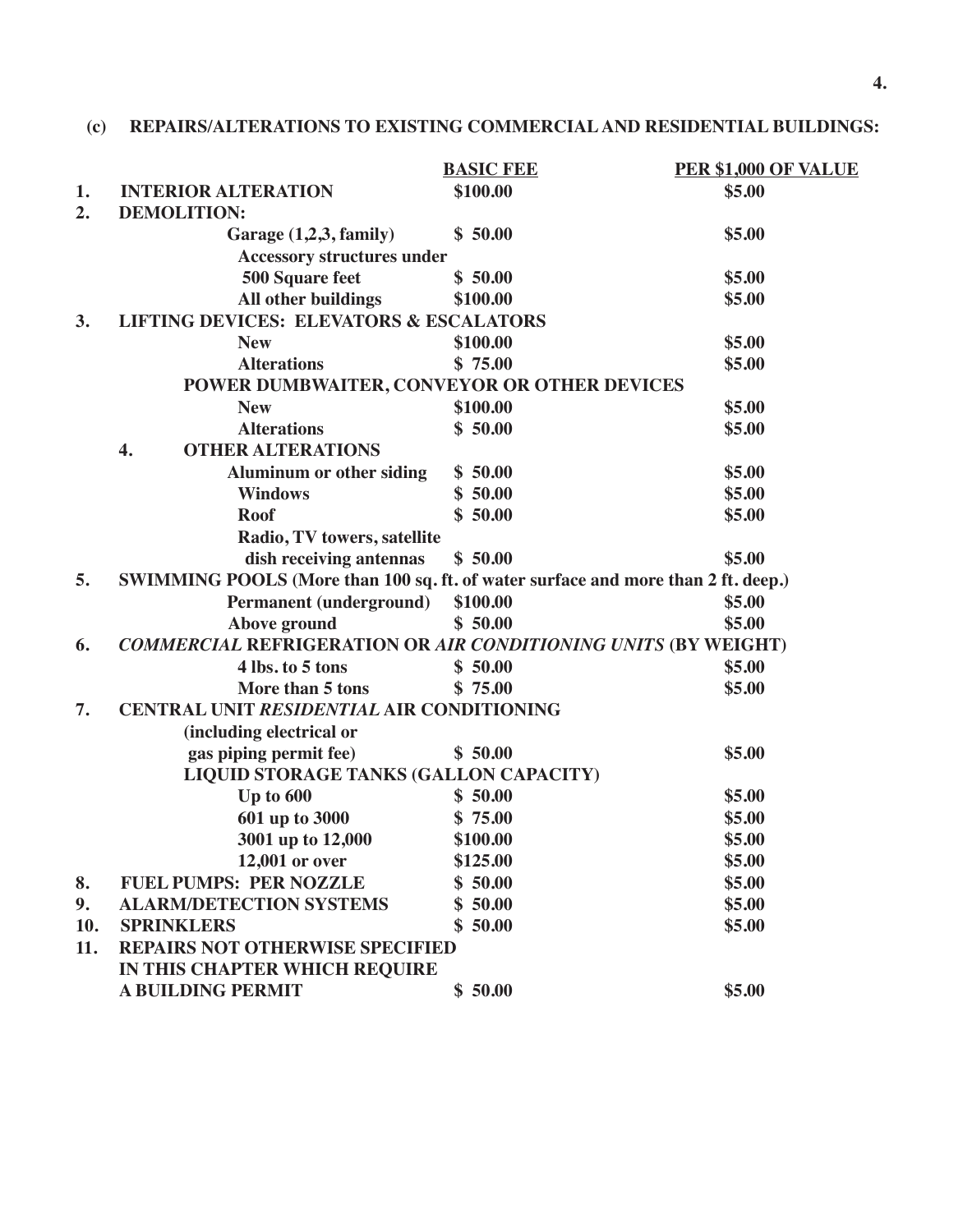# 1311.07 **SIDEWALKS, DRIVEWAYS AND CURB CUT FEES**

(a) Sidewalks, driveways and driveway aprons shall be constructed, altered or repaired in compliance with specifications, rules and regulations of the Building Commissioner, and only after a permit is obtained therefor upon approval and payment of a fee as follows:

| <b>TYPE OF WORK</b>   |                                            | <b>BASIC FEE</b> |
|-----------------------|--------------------------------------------|------------------|
| <b>DRIVEWAY</b>       | <b>NEW OR 50% OR MORE REPLACEMENT</b>      | \$35.00          |
| <b>SIDEWALK</b>       | NEW OR 50% OR MORE REPLACEMENT             | \$25.00          |
|                       | <b>REPAIR OR LESS THAN 50% REPLACEMENT</b> | \$15.00          |
| <b>DRIVEWAY APRON</b> |                                            | \$17.00          |

(b) **CURB CUTS** shall be subject to prior approval of the Building Commissioner and payment of a fee of **fifty dollars (\$50.00)**.

## 1311.071 **PARKING LOT FEES**

Parking lots shall be constructed, altered or repaired in compliance with specifications, rules and regulations of the Building Commissioner, and only after a permit is obtained therefor upon approval and payment of a fee as follows:

|                                         | <b>BASIC FEE</b> |
|-----------------------------------------|------------------|
| Up to 1000 Square Feet                  | \$35.00          |
| <b>Each Additional 1000 Square Feet</b> | \$5.00           |
| (Maximum Fee is \$300.00)               |                  |

## 1311.08 **STREET EXCAVATION PERMIT FEES; BACKFILLAND RESTORATION; UTILITY INSPECTION FEE**

| <b>EXCAVATION AREA (SOUARE FEET)</b> | <b>BASIC FEE</b> |
|--------------------------------------|------------------|
| <b>Less Than 20</b>                  | \$200.00         |
| $20$ up to $50$                      | \$400.00         |
| <b>50 up to 100</b>                  | \$600.00         |
| 100 or Over                          | \$800.00         |

Any contractor who requires a street opening permit shall backfill in layers of aggregate or acceptable alternate not over six inches in depth, and each layer shall be thoroughly tamped before adding the next layer. The contractor shall then form a street sub-base of not less than six inches of concrete, as the City Inspector may direct. The contractor shall then complete paving the opening with the same kind of material as the existing street, and the surface shall conform to and be flush with the abutting existing street surfaces.

The contractor must post a telephone number at the site for an emergency call twenty-four hours a day in the event that unsafe conditions or noisy disturbances are found when the contractor is not at the site.

When involved in any sub-surface work on public property within the City, any utility company shall pay an inspection service fee at the rate of twenty dollars (\$20.00) per hour or pro-rated part thereof for the actual time spent by any City Inspector at the project site.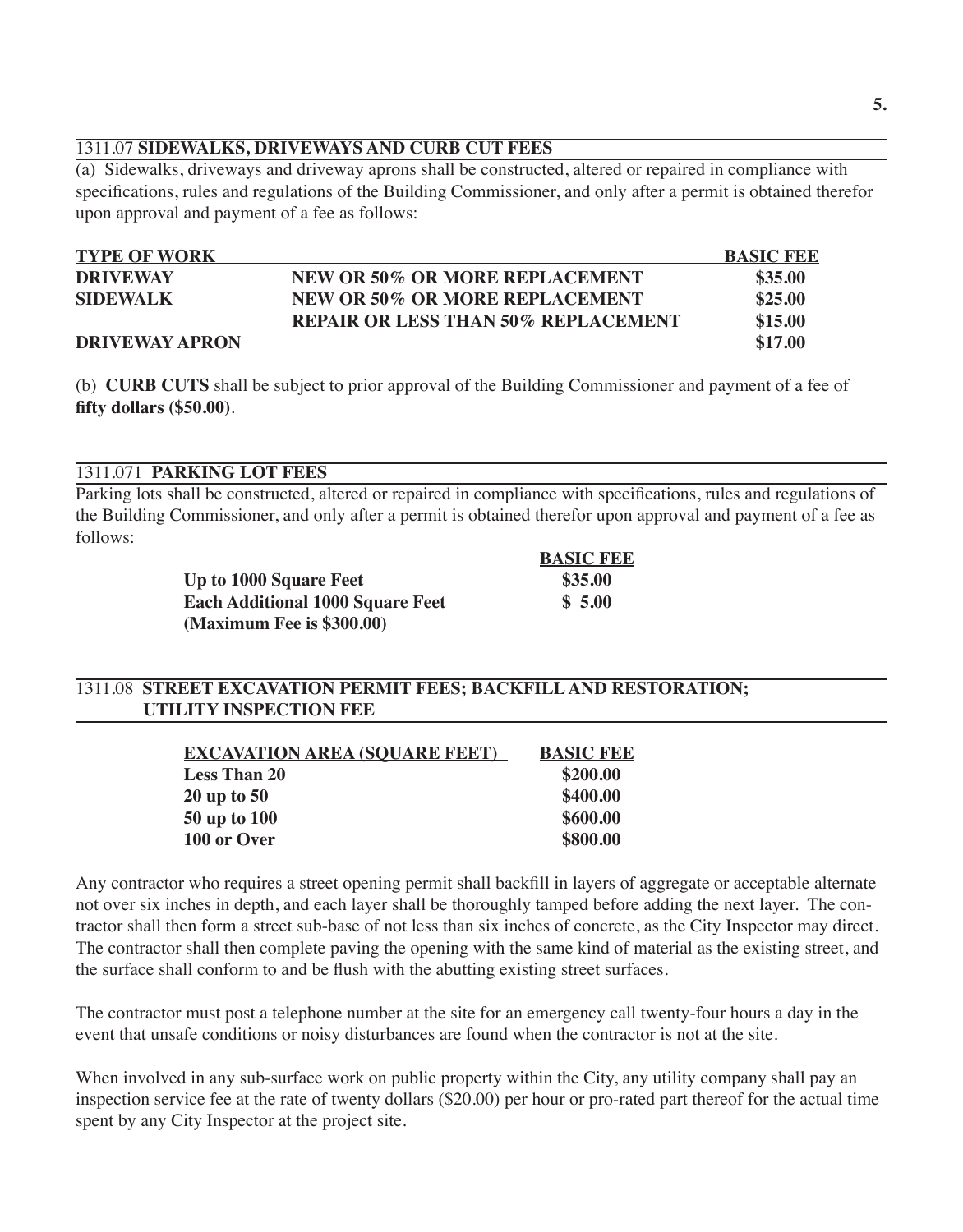## **THE MINIMUM PLUMBING FEE SHALL BE FIFTY DOLLARS (\$50.00), TO WHICH SHALL BE ADDED A THREE DOLLAR (\$3.00) PER UNIT FEE FOR PLUMBING AND/OR SEWER FIXTURES INCLUDING, BUT NOT LIMITED TO:**

(a) Lavatories, sinks, laundry trays, bathtubs, showers, combination fixtures, urinals, floor drains, water closets, area drains, yard drains, refrigerator drains, dishwasher, sterilizer, dental chair, water filter, ejector, sump pump, garbage grinder, each three (3) feet or fraction thereof of wash sink or wash fountain length or perimeter, each (3) feet or fraction thereof of trough urinal length, and each three (3) feet or fraction thereof of gang shower length and each inside leader.

| <b>HOT WATER STORAGE TANK GALLON CAPACITY_</b> |             | <b>BASIC FEE</b> |
|------------------------------------------------|-------------|------------------|
|                                                | 150 or Less | \$35.00          |
|                                                | 151 to 300  | \$40.00          |
|                                                | 301 or Over | \$80.00          |
|                                                |             |                  |
| <b>ELOILWARD OD CEWED COMPORAL</b>             |             |                  |

#### **I. EACH WATER OR SEWER CONNECTION TO THE PUBLIC SYSTEM \$ 50.00 (+ \$35.00 BASE FEE)**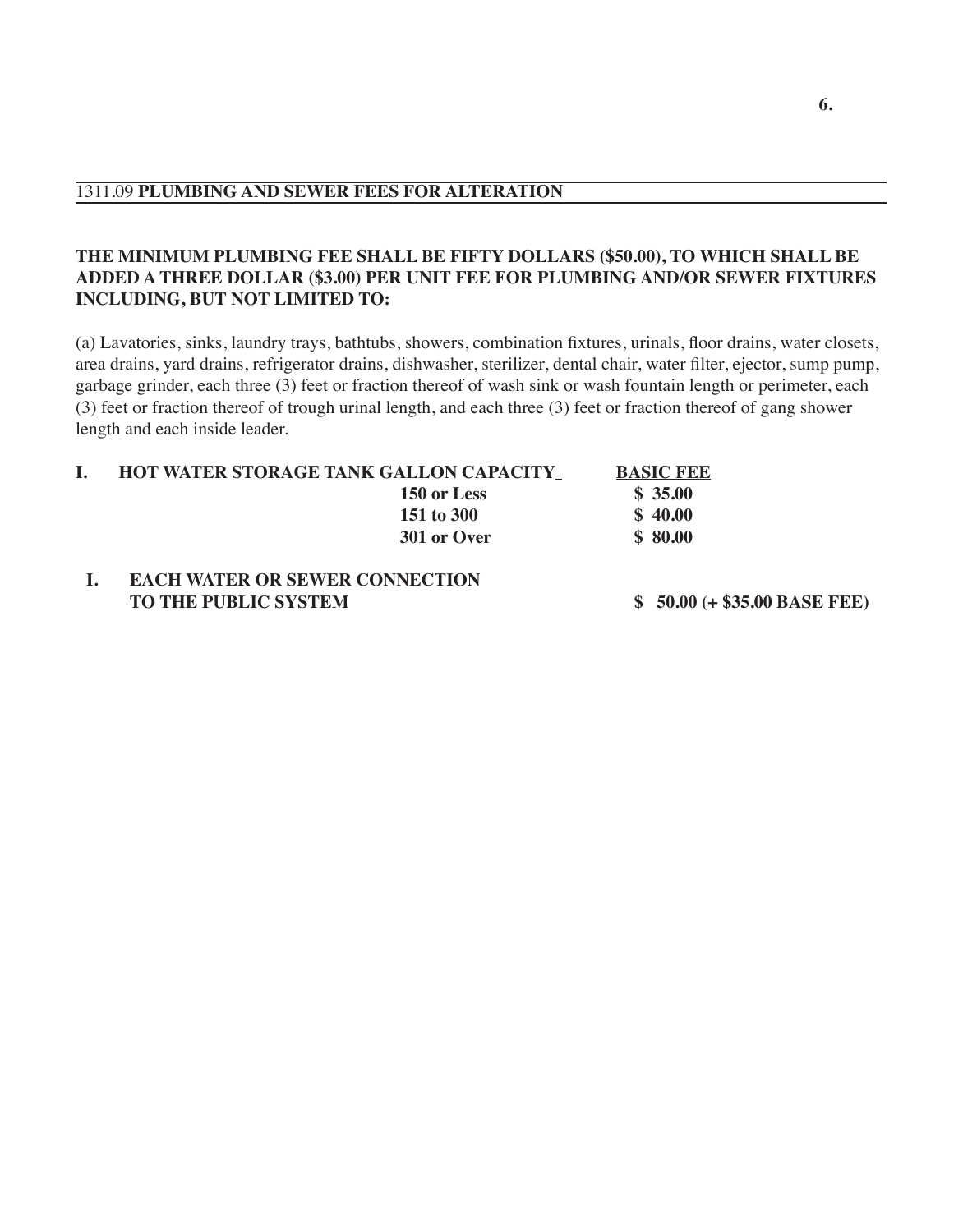#### 1311.10 **ELECTRICAL FEES FOR ALTERATION**

## **THE MINIMUM ELECTRICAL FEE SHALL BE FIFTY DOLLARS (\$50.00), TO WHICH SHALL BE ADDED THE FOLLOWING FEES FOR EACH UNIT INSTALLED**

| (a) LIGHTING OUTLET AND RECEPTACLE OUTLET |                    | <b>BASIC FEE</b> |
|-------------------------------------------|--------------------|------------------|
|                                           | Less than 50, each | .50              |
|                                           | 50 or more, each   | \$.40            |
| (b) LIGHTING FIXTURE                      |                    |                  |
|                                           | Less than 50, each | .50              |
|                                           | 50 or more, each   | .40              |

Each of four (4) flourescent or other similar electric discharge fixtures and each four (4) feet of continu**ous neon or other similar tubing are deemed to be a separate lighting fixture.**

|                                              | (c) OUTLETS INSTALLED 24 INCHES OR LESS ON CENTERS, AS IN STRIP LIGHTING,                          |         |  |
|----------------------------------------------|----------------------------------------------------------------------------------------------------|---------|--|
| <b>MARQUEE LIGHTING, FOOTLIGHTS, BORDERS</b> |                                                                                                    |         |  |
|                                              | Outlet, each                                                                                       | \$.40   |  |
|                                              | (d) FIXED MULTI-OUTLET RECEPTACLE ASSEMBLIES                                                       |         |  |
|                                              | 6 feet, each                                                                                       | \$.50   |  |
|                                              |                                                                                                    |         |  |
| (e) TEMPORARY LIGHTING INSTALLATIONS         |                                                                                                    |         |  |
|                                              | Per 100 square feet                                                                                | \$.50   |  |
| HIGH INTENSITY LIGHTING OUTLETS<br>(f)       |                                                                                                    |         |  |
| Motion picture projectors using arc lamps    |                                                                                                    |         |  |
| or wattage of 1000 or more, each             |                                                                                                    | \$10.00 |  |
| (g) 220 VOLT (OR HIGHER VOLTAGE)             |                                                                                                    |         |  |
|                                              | dedicated outlets or hookups for equipment or appliances such as ranges, clothes dryers, furnaces, |         |  |
|                                              | electric heat treating or tempering equipment, permanent wave apparatus, hair dryers, and similar  |         |  |
| heating devices, each                        |                                                                                                    | \$2.00  |  |
|                                              |                                                                                                    |         |  |
| (h) EXHAUST FANS, EACH                       |                                                                                                    | \$2.00  |  |
|                                              | (I) OUTLETS FOR POWER, INCLUDING TRANSFORMERS, GENERATORS, BATTERIES                               |         |  |
|                                              | (PRIMARY AND SECONDARY), RECTIFIERS, ELECTROSTATIC FILTERS AND MOTORS;                             |         |  |
|                                              | INCLUDING CONTROLS, DISTRIBUTION PANELS AND CONNECTIONS THERETO,                                   |         |  |

**(j) X-RAY MACHINES AND EQUIPMENT, EACH \$20.00**

**EACH** \$10.00